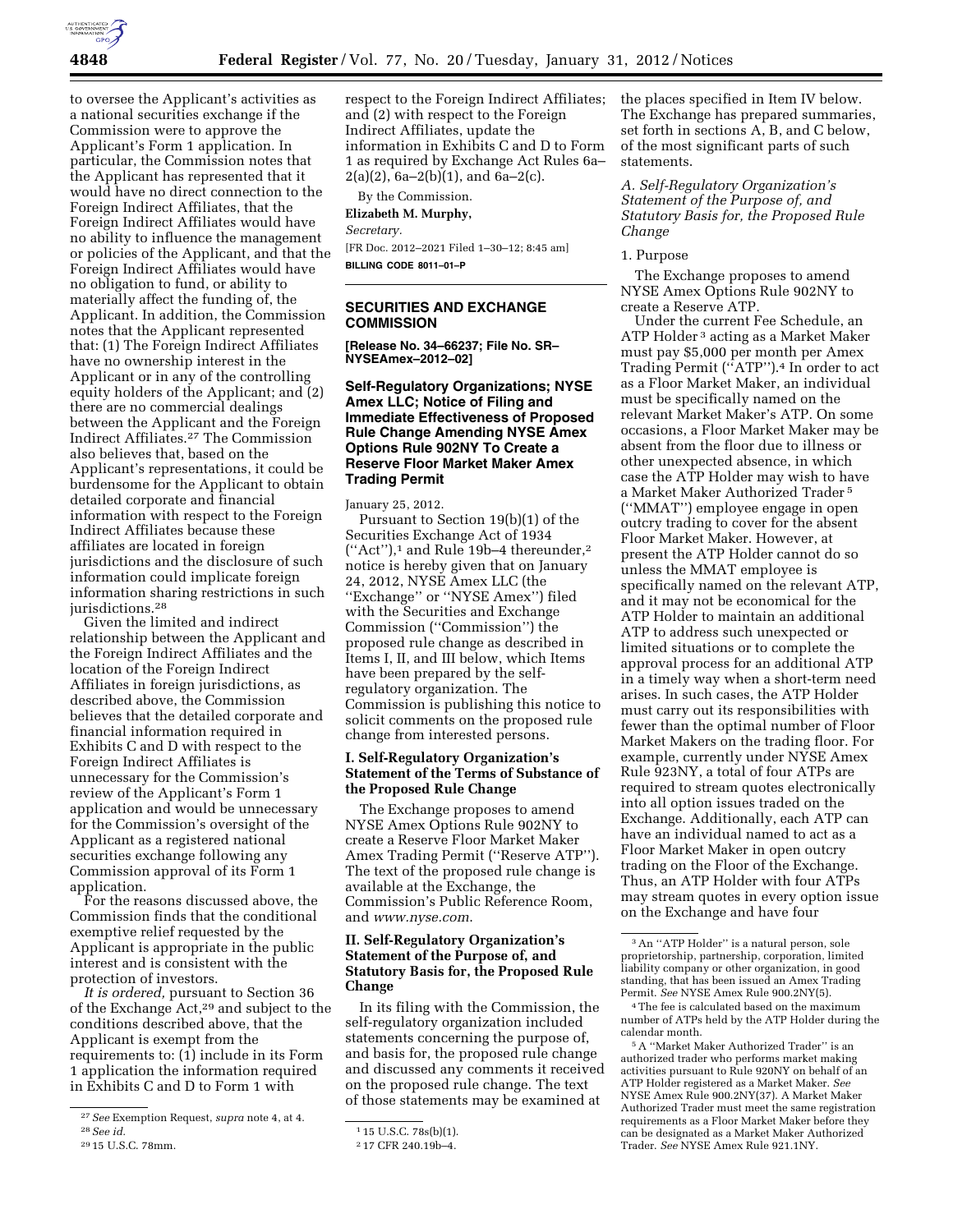individuals conduct trading in open outcry on the trading Floor as Floor Market Makers. If one of those four individuals is unavailable due to sickness, vacation or other reason, the ATP Holder is required to pay for an additional ATP (presently \$5,000) in order to have another individual trade in open outcry as a Floor Market Maker. If the ATP Holder activates an individual on an ATP for any portion of a month, even as little as one day, the ATP Holder is charged the full \$5,000 monthly ATP fee.

The Exchange believes that an option should be available to Market Maker firms to address the short-term absence of an employee in a more economical way, which also would assist the Exchange in maintaining fair and orderly markets. In addition, certain Market Maker firms have requested that the Exchange amend the present system to address the issue of an absent Floor Market Maker. Accordingly, the Exchange proposes to create a Reserve ATP under which an ATP Holder would be permitted to have a qualified MMAT employee cover for the absent Floor Market Maker under the firm's ATP, effectively empowering the individual acting as a qualified MMAT to act as a Floor Market Maker in lieu of the absent individual until such time as the absent Floor Market Maker returns. When a Floor Market Maker is or will be absent, an ATP Holder that maintains a Reserve ATP would be required to provide written notice to the Exchange that it will utilize such Reserve ATP, at least a day in advance of the utilization. The notice will identify both the Floor Market Maker who will not be utilizing the ATP Holder's ATP and the MMAT who will be acting as the substitute Floor Market Maker. While the notice is in effect, only the specifically named MMAT acting as a substitute Floor Market Maker will be authorized to utilize the ATP. When the original Floor Market Maker returns, the ATP Holder will provide written notice to the Exchange, and, as of the date specified in the notice, the original Floor Market Maker may resume reliance on the ATP and the MMAT will no longer be able to utilize the ATP. In this manner, an ATP Holder that has purchased the four ATPs required to quote every issue on the Exchange would have the ability to ensure it has sufficient Floor Market Maker coverage in the event of an absence, without having to incur the full \$5,000 ATP fee, by instead paying a Reserve ATP fee of \$175 per month, which would be established by a separate fee filing with the Commission. The proposed fee would be assessed to

an ATP Holder for each MMAT in its employ whom the ATP Holder wishes to be eligible to be named to the ATP to act as a Floor Market Maker to cover for another Floor Market Maker who is otherwise unable to be at work that day.

Any natural person to whom a Reserve ATP is issued would be required, as of the date of notice, to (a) be fully qualified and approved by the Exchange to be an ATP Holder authorized as an MMAT; and (b) meet all of the requirements of an ATP Holder under the Exchange's rules.

#### 2. Statutory Basis

The proposed rule change is consistent with Section 6(b) of the Act,6 in general, and furthers the objectives of Section  $6(b)(5)$ , in particular, in that it is designed to prevent fraudulent and manipulative acts and practices, to promote just and equitable principles of trade, to foster cooperation and coordination with persons engaged in facilitating transactions in securities, and to remove impediments to and perfect the mechanism of a free and open market and a national market system. Specifically, the Exchange believes that the proposed rule change would provide a method for ATP Holders to have fully qualified personnel step in to handle other employees' absences without requiring the ATP Holders to pay the full fee every month for the ATPs used by such substitute persons, thereby contributing to the efficient use of ATP Holder personnel and resources, and fair and orderly markets. Additionally, the Exchange notes that it is filing this rule change to respond to the Market Maker firms that have requested a solution to the issues they face when they have an absent Floor Market Maker.

## *B. Self-Regulatory Organization's Statement on Burden on Competition*

The Exchange does not believe that the proposed rule change will impose any burden on competition that is not necessary or appropriate in furtherance of the purposes of the Act.

*C. Self-Regulatory Organization's Statement on Comments on the Proposed Rule Change Received From Members, Participants, or Others* 

No written comments were solicited or received with respect to the proposed rule change.

## **III. Date of Effectiveness of the Proposed Rule Change and Timing for Commission Action**

The Exchange has filed the proposed rule change pursuant to Section  $19(b)(3)(A)(iii)$  of the Act<sup>8</sup> and Rule 19b–4(f)(6) thereunder.9 Because the proposed rule change does not: (i) Significantly affect the protection of investors or the public interest; (ii) impose any significant burden on competition; and (iii) become operative prior to 30 days from the date on which it was filed, or such shorter time as the Commission may designate, if consistent with the protection of investors and the public interest, the proposed rule change has become effective pursuant to Section 19(b)(3)(A) of the Act and Rule 19b–4(f)(6)(iii) thereunder.

A proposed rule change filed under Rule  $19\bar{b}$ –4(f)(6)<sup>10</sup> normally does not become operative prior to 30 days after the date of the filing. However, pursuant to Rule  $19b4(f)(6)(iii)$ ,<sup>11</sup> the Commission may designate a shorter time if such action is consistent with the protection of investors and the public interest.

At any time within 60 days of the filing of such proposed rule change, the Commission summarily may temporarily suspend such rule change if it appears to the Commission that such action is necessary or appropriate in the public interest, for the protection of investors, or otherwise in furtherance of the purposes of the Act.

#### **IV. Solicitation of Comments**

Interested persons are invited to submit written data, views, and arguments concerning the foregoing, including whether the proposed rule change is consistent with the Act. Comments may be submitted by any of the following methods:

### *Electronic Comments*

• Use the Commission's Internet comment form (*[http://www.sec.gov/](http://www.sec.gov/rules/sro.shtml)  [rules/sro.shtml](http://www.sec.gov/rules/sro.shtml)*); or

• Send an email to *[rule](mailto:rule-comments@sec.gov)[comments@sec.gov](mailto:rule-comments@sec.gov)*. Please include File Number SR–NYSEAmex–2012–02 on the subject line.

#### *Paper Comments*

• Send paper comments in triplicate to Elizabeth M. Murphy, Secretary, Securities and Exchange Commission, 100 F Street NE., Washington, DC 20549–1090.

<sup>6</sup> 15 U.S.C. 78f(b).

<sup>7</sup> 15 U.S.C. 78f(b)(5).

<sup>8</sup> 15 U.S.C. 78s(b)(3)(A)(iii).

<sup>9</sup> 17 CFR 240.19b–4(f)(6).

<sup>10</sup> 17 CFR 240.19b–4(f)(6).

<sup>11</sup> 17 CFR 240.19b–4(f)(6)(iii).